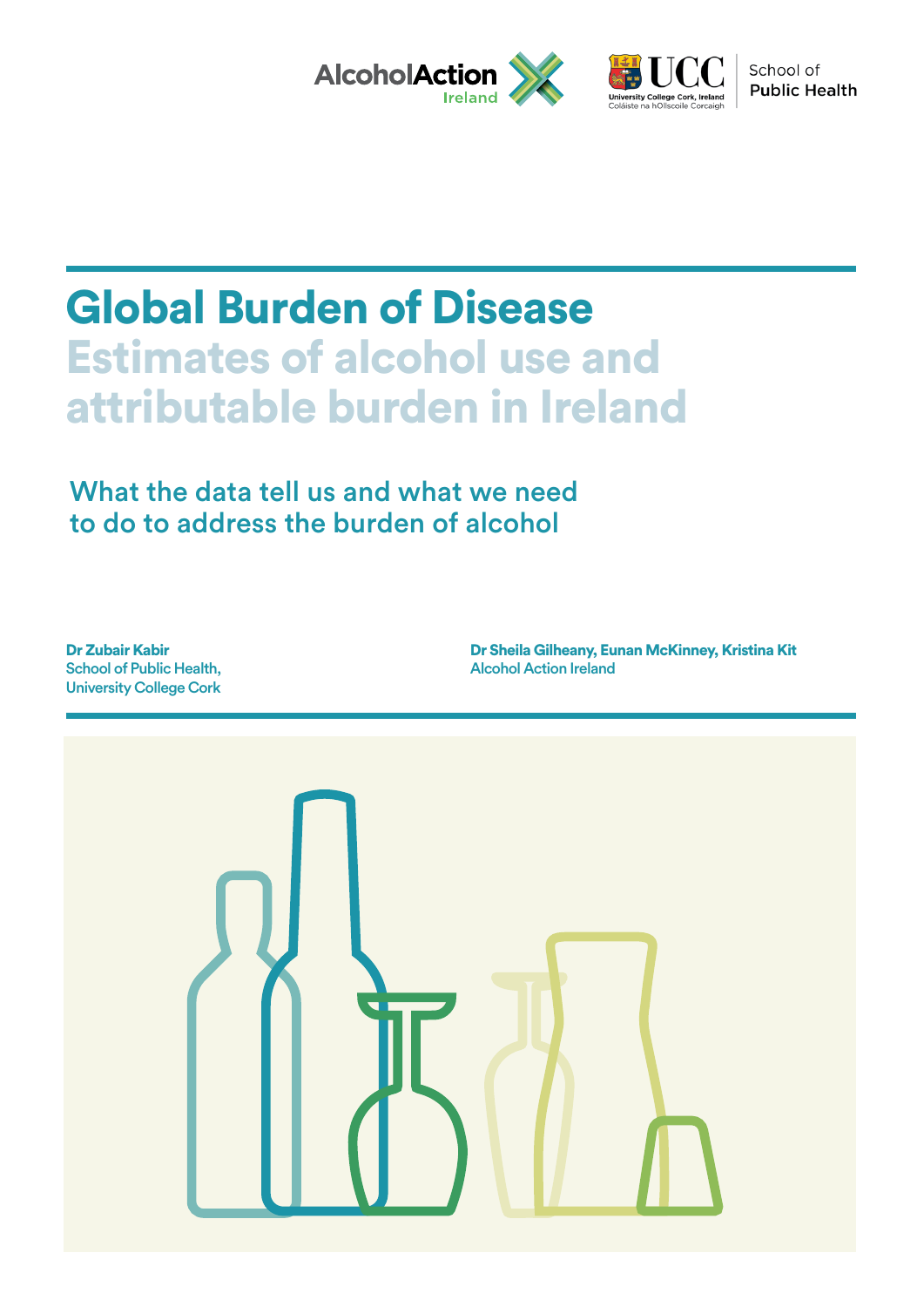#### **Summary**

Alcohol places a significant health burden on Ireland. Understanding the extent of this burden is an important element in policy decisions around alcohol. Data from the Global Burden of Disease (GBD) Study indicates that previous measures of alcohol related deaths and illnesses are underestimates and that 5% of all deaths in Ireland in 2019 are attributable to alcohol.

This gives further weight to arguments for serious consideration of alcohol control measures. In particular, it is clear given the harms outlined, that full implementation of the Public Health (Alcohol) Act 2018 is urgently needed.

In addition, the analysis presented demonstrates that the GBD study provides a readily accessible, frequently updated, source of data around the alcohol burden in Ireland, employing a standardized metric- the Disability-Adjusted-Life-Years (DALYs), which could be useful for policy makers in Ireland.

### Introduction

Alcohol plays a complex role in Irish society and is associated with many aspects of Irish social life but also routinely consumed at home. However, alcohol is no ordinary commodity. It has major public health implications and is responsible for a considerable burden of health and social harm at individual, family and societal levels. The societal cost of alcohol use is estimated at €3.7 billion per year, with annual healthcare costs alone having been estimated at up to €1.5 billion<sup>1</sup>.

Alcohol is also recognised as an obstacle to achieving 13 out of 17 of the UN's 2030 Sustainable Development Goals<sup>2</sup>.

Alcohol consumption levels in Ireland are high. In 2019 the level of consumption for those aged 15 and over was 10.8 litres of pure alcohol per capita<sup>3</sup> with a small decrease in 2020 to 10.07 litres/per capita<sup>4</sup>. This is approximately 35% above the Health Service Executive low risk drinking guidelines<sup>5</sup>.\* Reducing alcohol use is a key outcome for the government-led initiative, Healthy Ireland<sup>6</sup>, which would bring significant benefits to the physical and mental health of our population. The Public Health (Alcohol) Act 2018 (PHAA) is the first legislation to address alcohol as a public health issue. Its full implementation is a critical element in efforts to reduce alcohol use and the subsequent harms. However, important parts of the Act remain unimplemented more than three years after the passage of the legislation.

Understanding the burden of alcohol on the health of Ireland is an important element in policy decisions around alcohol. This paper examines recent evidence from the Global Burden of Disease (GBD)7 and makes appropriate policy recommendations.

#### Global Burden of Disease (GBD)

The GBD is a global enterprise supported by a team of over 7000 researchers in more than 200 countries, including Ireland. The data captures premature death and disability from more than 350 diseases and injuries in 202 countries, by age and sex, from 1990 to the present, allowing comparisons over time, across age groups, and among populations.

The GBD core team is based at the Institute for Health Metrics and Evaluation (IHME) at the School of Medicine, University of Washington, Seattle, USA. One of the coauthors of this paper (ZK) is the lead researcher on GBD studies from Ireland.

A major report from the GBD study on alcohol burden was published in the Lancet<sup>8</sup> in 2018 examining the worldwide level of the alcohol attributable burden in 2016. This study reported alcohol is the number one risk factor for disability-adjusted life years and premature deaths among males aged 15–49 years. It also noted that there is no safe drinking level – a finding similar to there being no safe level of second-hand smoke exposure.

In this paper, recent analysis of the GBD data from 2019 is presented which looks at the estimate of years of life lost (YLLs), and years lived with disability (YLDs) – both combined contributes to DALYs (Disability-Adjusted-Life-Years) as a result of alcohol use in Ireland. There is also time-trend analysis of the alcohol attributable age-standardized death rates from 1990 to 2019.

### Total Deaths from Alcohol

The actual number of deaths from alcohol in Ireland has been reported at an average of three deaths per day, with 1094 deaths in 2017 noted by the Health Research Board (HRB) and over a period 2008–2017, 3.7% of all deaths were attributable to alcohol.<sup>9</sup> However, as noted in this HRB report, the data depended on very specific rules in relation to the recording of cause of death on the death certificate and it was thought likely to be an underestimate of alcoholrelated mortality in Ireland. Similarly, it was noted in a recent major European study of liver disease that 'Ireland appears to have lower standardised liver-related mortality rates than might be expected from population-level alcohol consumption, but this might, in part, reflect errors in coding in relation to death certificates.'10

In the Lancet report on the GBD study on alcohol burden noted above,<sup>8</sup> an estimation was made of the number of deaths in Ireland attributable to alcohol and found to be 2790 in 2016. The database though has since been updated in a number of ways to improve accuracy.<sup>11</sup>

Using the latest version of the GBD researchers estimated that in 2019 there were 1543 deaths in Ireland attributable to alcohol from all causes, representing 4.77% of all deaths. 1104 of these deaths were in males (6.6% of all male deaths) and 439 in females (2.81% of all female deaths).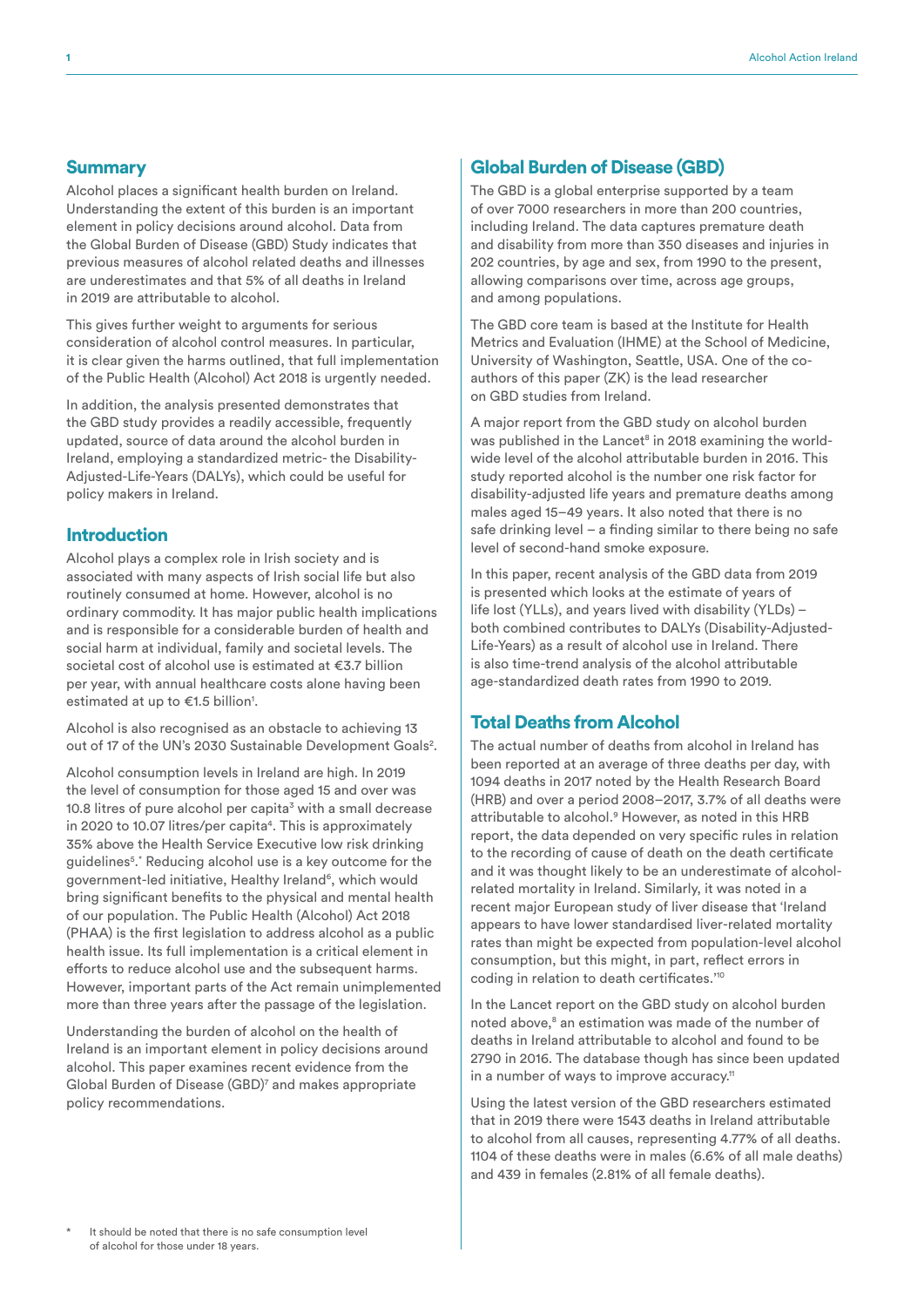This gives an estimate of 4 deaths per day or 30 per week, 5% of all deaths.

These deaths translated into losing a total of approximately 62,237 Disability-Adjusted Life-Years (DALYs) attributable to alcohol in 2019. Full details are given in Appendix 1.

These findings would appear to confirm that deaths officially recorded as attributable to alcohol are an underestimate of alcohol-related mortality in Ireland.

#### Death by age group

The burden of deaths attributable to alcohol and DALYs lost are disproportionately borne by different age-groups. The young and middle-aged (15–49 years) lost 8% of total DALYs attributable to alcohol compared to 3% of total DALYs lost among the older populations (70 years and above), although the older populations had a larger number of alcohol attributable deaths (approximately 750 compared with around 260 among 15–49 year olds). The young and middle-aged males (15–49 years) had the largest health gap because of a combination of relatively more premature mortality and morbidity (approximately 12% of total DALYs lost).

### Causes of alcohol-related deaths

The GBD database allows for measurement of a range of alcohol related conditions. In Ireland, the largest number of alcohol related deaths from illness arise from liver cancer, cirrhosis and other chronic liver disease combined – 274 in 2019. Other significant conditions included pharyngeal, lip and oral cavity, oesophageal and breast cancers as well as alcohol use disorders, respiratory and heart diseases and accidents.

#### Suicide and self-harm

There were approximately 390 deaths by suicide reported in Ireland by the Central Statistics Office in 2019<sup>12</sup>. GBD data suggests that 27% of suicides and self-harm incidents are attributable to alcohol.

#### Deaths 1990–2019

*Figure 1: Attributable age-standardized death rates/100,000 in Ireland, 1990–2019*





Figure 1 illustrates the gradual increase in alcoholattributable death rates from 1990 onwards, peaking at around 1998–2000 and then a gradual fall but plateauing or even going upwards in the most recent period from 2017 onwards. The pattern appears to relate to the peaking of per-capita adult alcohol consumption patterns in Ireland around 2000 as seen in Figure 2. This pattern was similar across both genders and also by broad age group (15–49, 50–69 and 70 and above years of age).

Changes in rates of alcohol consumption in this period are linked to factors such as:

Availability – for example in the period 1998–2018 the combined number of wine and spirits off-licences increased by 407%, from 1,063 to 5,389 while the number of onlicenses decreased by 22% in the same period.<sup>3</sup>

Affordability – As alcohol sales moved from on-trade to off-trade, alcohol became more affordable.<sup>3</sup> There were also variations in levels of personal disposable income, with, for example, the economic recession 2008–2013 having an impact on alcohol sales while changes in excise duties also contributed to changes in affordability, though it should be noted that there have been no increases in excise rates since 2014.13

#### Other impacts on alcohol-related deaths

Over the past 30 years there were a number of policy developments which would also have had an impact on deaths from alcohol, which include improvements in road safety and cancer treatment as well as hospital emergency care.

### Alcohol related road deaths

The establishment of the Road Safety Authority in 2006 and related measures such as reductions in legal drinkdriving limits have had a significant impact on alcoholrelated road deaths. For example, in the five-year period 2008–2012 alcohol was a contributory factor in 330 fatal collisions<sup>14</sup> but in the following five-years, 2013-2017 this had reduced to 219.15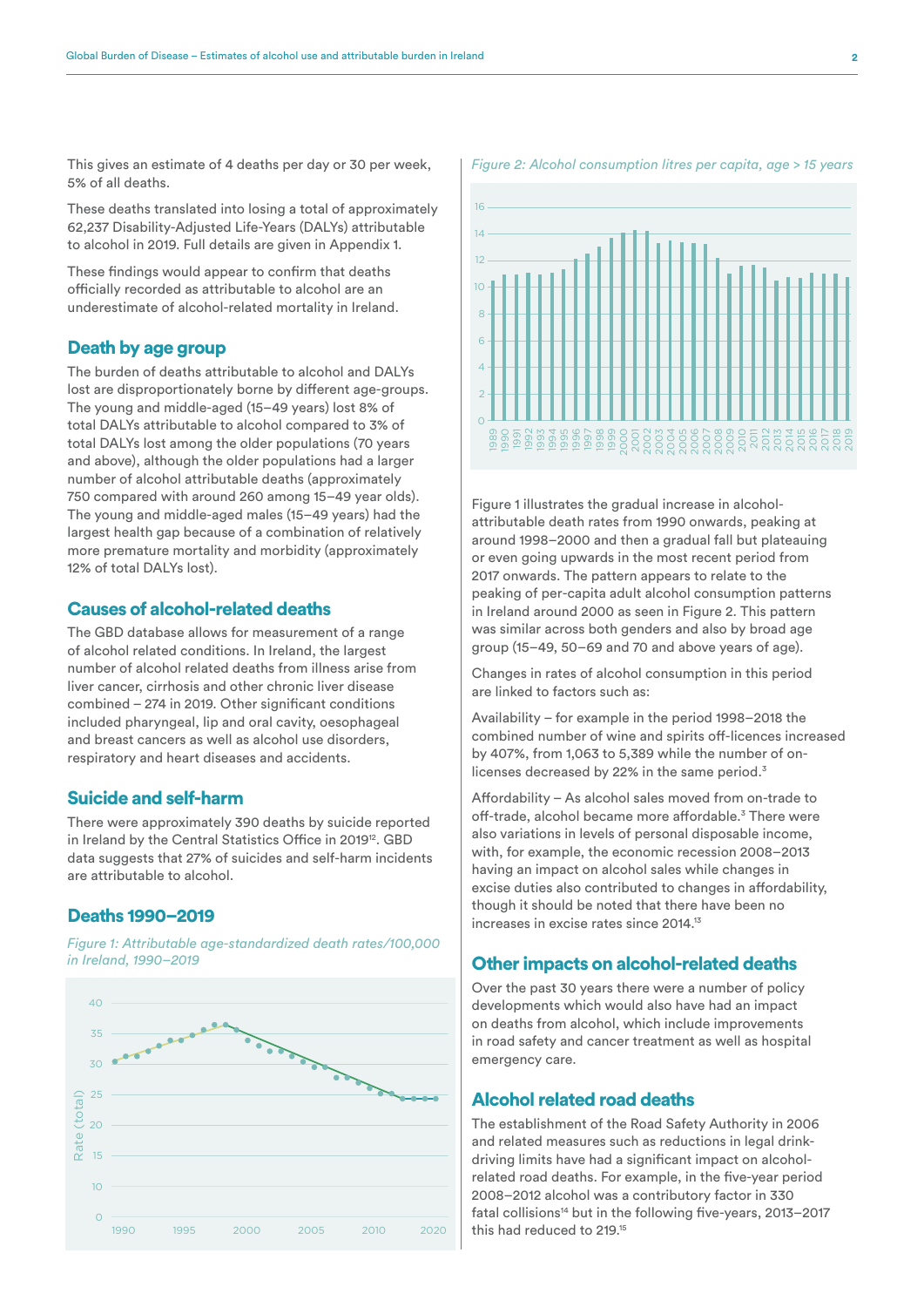### Alcohol related cancer

Alcohol is classified as a group 1 carcinogen by the International Agency for Research on Cancer (IARC) as there is a proven, causal link between alcohol and several types of cancer including oral cavity, pharynx, larynx, oesophagus, liver, colon, rectum and female breast.

According to the Health Research Board<sup>9</sup> between 2012 and 2017, there were 55,097 discharges from Irish hospitals due to partially alcohol-attributable cancers. A recent global population-based study found approximately 1000 diagnoses of cancer in Ireland in 2020 were attributable to cancer (670 male, 380 women).16 This study also found that risky and heavy drinking contributed most to the burden of alcohol-attributable cancers; however, moderate drinking still contributed one in seven alcohol-attributable cases and more than 100000 cancer cases worldwide.

The International Agency for Research on Cancer has found that one in eight breast cancers is due to alcohol consumption.<sup>17</sup>

It should be noted that there have also been significant changes in Ireland's approach to cancer with national screening programmes and investment in centres of excellence which have had an impact on cancer mortality rates. For example, the National Cancer Registry Ireland noted that age-standardised mortality rates for breast cancer have been declining fairly steadily (-1.8% annual percentage change) over the period 1994-2016.18

While such improvement in cancer care outcomes is very welcome, clearly prevention is better than cure, yet current public knowledge of the link between cancer and alcohol is low – as demonstrated in a Healthy Ireland survey19. Just one-quarter of Irish women are aware of the direct link between alcohol and breast cancer, despite this being the most common type of cancer among women in Ireland.

#### Policy Implications

#### Public Health (Alcohol) Act 2018

The World Health Organization's 'Best Buys'20 for the prevention and control of non-communicable diseases are focussed on measures which seek to place some level of control on the main drivers of alcohol consumption – price, marketing and availability. The Public Health (Alcohol) Act 201821 (PHAA) is based on these principles and contains a suite of modest measures which aim to reduce per capita alcohol consumption to the OECD average of 9.1 litres for every person aged 15 and over by 2020 and hence reduce alcohol harms.

The PHAA has a particular focus on the protection of children and young people from alcohol harm. Such harm is particularly apparent from the HRB 2019–2020 Irish Drug and Alcohol Survey<sup>22</sup> which found that 37% of 15–24 year olds had an Alcohol Use Disorder and an earlier survey which found that one in six carers reported that children for whom they had parental responsibility experienced harm as a result of someone else's drinking.<sup>23</sup> The legislation, though, was significantly delayed during consideration in the Oireachtas and even since its passage, major sections have not yet been implemented. Not surprisingly this target reduction level has not been reached. Since November 2019 a number of measures have been implemented in stages which prohibit:

- Outdoor alcohol advertising close to schools, in public playgrounds and on public transport plus stops and stations
- Alcohol advertising in a cinema except around over 18 films
- Alcohol promotion on children's clothing

and

- Provide for a statutory code on visibility and separation of alcohol products in mixed retail outlets
- The ending of bonus/loyalty rewards accruing to or for alcohol products
- Minimum unit pricing for alcohol

Outstanding sections yet to be commenced include:

- A broadcast watershed for alcohol advertisements on TV and radio
- Statutory restrictions on the content of alcohol advertisements and on the placement of advertisements in publications
- Health information labelling of alcohol products including warnings about drinking and pregnancy and cancer

Improvements in health care and other measures such as legislation and enforcement of drink driving regulations are also important in dealing with the burden of alcohol on Ireland. However, the GBD data combined with the links between the alcohol attributable death rate and alcohol consumption levels provide a striking illustration of the need to press forward urgently with the implementation of the Act.

#### Establishment of a State Sponsored Alcohol Office

The example was cited above of the success of the Road Safety Authority in reducing road deaths. This was achieved by taking a multi-pronged approach including licensing, vehicle road-worthiness, public campaigns and enforcement of regulations. There is much to be learned from this approach that could be extended to alcohol.

Given the level of alcohol harm as indicated by the GBD data, the children, families, the health service and the broader Irish society deserve no less.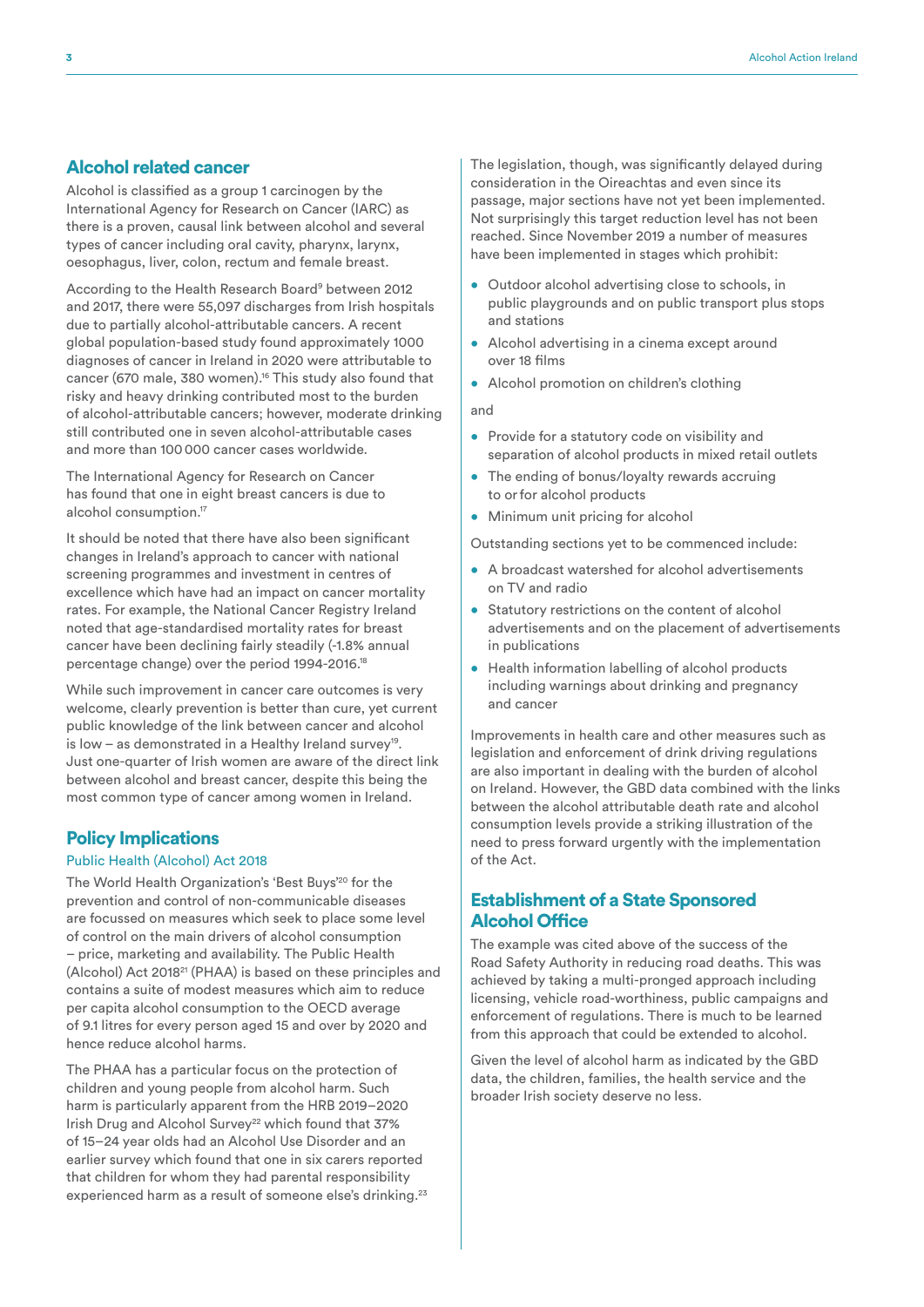### Appendix 1

#### A brief overview of GBD methodology adopted for this report

The data source used in this study is the most recently available Global Burden of Disease (GBD) Compare Dataset for 2019. The GBD study is worldwide enterprise collecting comparable data in 204 countries and territories using standardised methodology. This dataset contains estimates of Disability Adjusted Life Years (DALYs) and age-standardised death rates attributable to alcohol. These estimates are generated by the GBD comparative risk framework and are based on data from both national vital statistics and disease registries as well as systematic review and metanalysis of risk outcomes for alcohol use. These metrics are available to view online on the GBD interactive Visualisation Hub [\(http://ihmeuw.org/5nbg](http://ihmeuw.org/5nbg)). The visualisation tool allows for the selection of a specific disease or risk factor, location, year, sex and several predefined age categories, 15–49 years old, 50–69 years old and over 70 years old.

The GBD estimates report 95% uncertainty intervals (UI) for estimation of attributable death, and DALYs, which is calculated by taking 1000 draws from the data's uncertainty due to sampling error and modelling uncertainty arising from hyperparameter selection and parameter estimation. The dataset contains estimates of risk factor attribution (RFA) of alcohol for the leading causes of death within a region. This is established by calculating a population attributable fraction (PAF) using GBD estimates of exposure, relative risks, and the theoretical minimum risk exposure level (TMREL) e.g., alcohol-use disorders, which are fully attributable to alcohol are assigned a PAF of 1. The PAF is then multiplied by disease-specific estimates of deaths and DALYs to calculate the total attributable burden.

#### *Table 1. Total deaths from all causes, attributable to alcohol in 2019 in Ireland.*

| <b>Sex</b> | Age | n (95% Uncertainty Interval) | Rate per 100,000 | % of total deaths   |
|------------|-----|------------------------------|------------------|---------------------|
| All        | All | 1543 (1237 - 1860)           | $31(25 - 38)$    | $4.77(3.86 - 5.75)$ |
| Male       | All | $1104(896 - 1327)$           | $45(37-55)$      | $6.6(5.37 - 7.93)$  |
| Female     | All | $439(295-599)$               | $18(12-24)$      | $2.81(1.86 - 3.79)$ |

The above deaths translated into losing a total of 62,237 DALYs (Disability-Adjusted-Life-years) attributable to alcohol in 2019.

#### *Table 2. Total DALYs from all causes, attributable to alcohol in 2019 in Ireland.*

| <b>Sex</b> | Age | n (95% Uncertainty Interval) | Rate per 100,000    | % of total DALYs    |
|------------|-----|------------------------------|---------------------|---------------------|
| All        | All | 62237(52062-73939)           | $1267(1060 - 1506)$ | $5.24(4.56 - 6.01)$ |
| Male       | All | 44538 (37377 - 52277)        | 1834 (1539 - 2152)  | $7.56(6.61 - 8.57)$ |
| Female     | All | 17669 (14096 - 22191)        | $713(568 - 894)$    | $2.97(2.41 - 3.55)$ |

*Table 3. Risk Factor Attribution for the leading alcohol related conditions in all ages for both sexes in Ireland in 2019.*

| Alcohol related disease/condition         | Rank           | <b>Risk factor attribution (both sexes)</b> |
|-------------------------------------------|----------------|---------------------------------------------|
| Cirrhosis and other chronic liver disease | 1              | $73.27(57.38 - 86.0)$                       |
| Pharyngeal Carcinoma                      | $\overline{2}$ | $54.17(44.04 - 63.2)$                       |
| Lip and Oral Cavity Carcinoma             | 3              | $50.28(41.82 - 57.94))$                     |
| <b>Pancreatitis</b>                       | 4              | $43.54(32.59 - 57.76)$                      |
| ТB                                        | 5              | $37.6(26.04 - 46.88)$                       |
| Hepatic Carcinoma                         | 6              | $37.0(27.32 - 46.5)$                        |
| Oesophageal Carcinoma                     | $\overline{7}$ | $31.48 - (23.81 - 38.58)$                   |
| Laryngeal Carcinoma                       | 8              | $30.8(18.49 - 41.01)$                       |
| Self-Harm                                 | 9              | $26.9(15.11 - 38.73)$                       |
| Idiopathic epilepsy                       | 10             | $25.65(21.2 - 35.63)$                       |